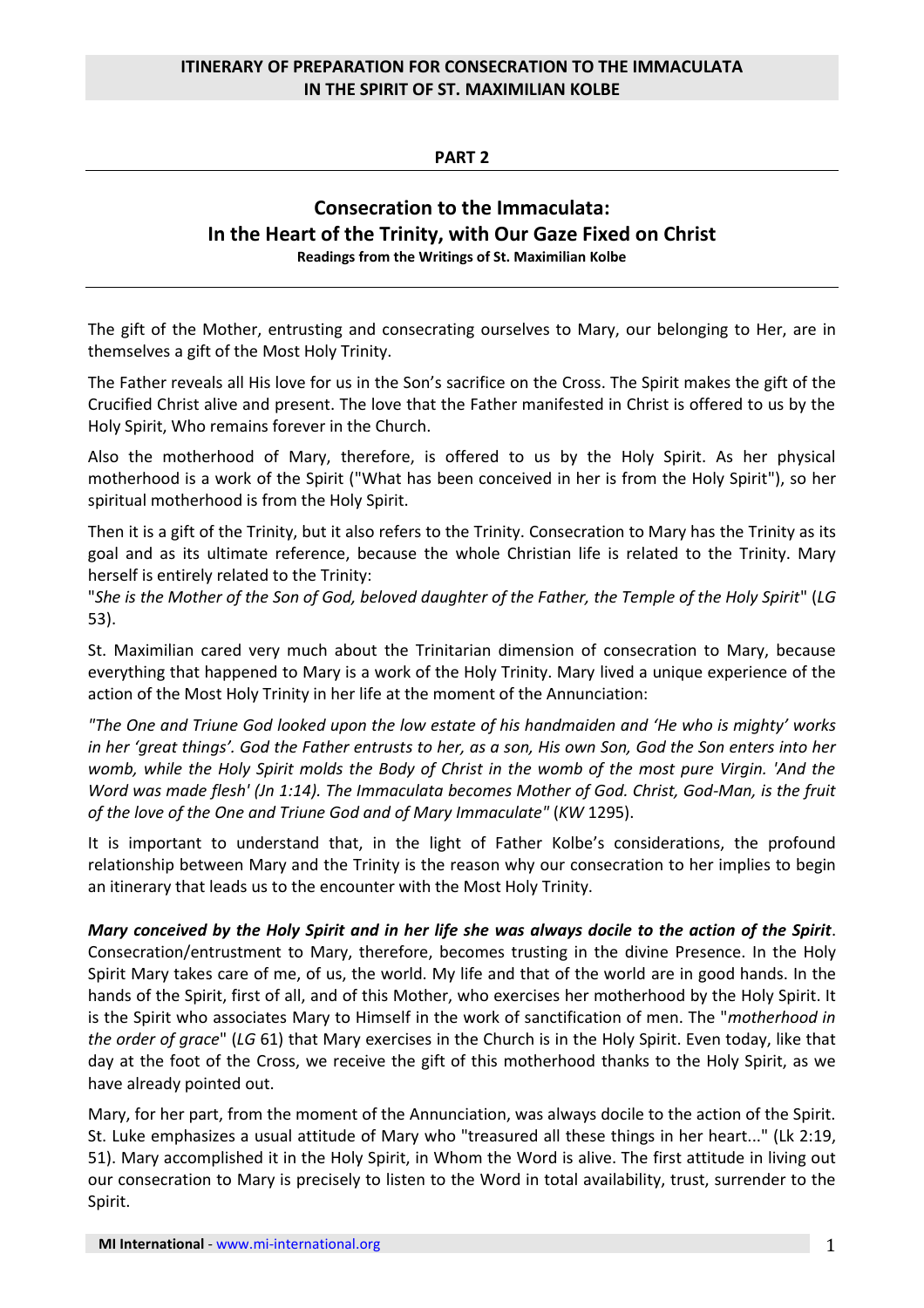## **ITINERARY OF PREPARATION FOR CONSECRATION TO THE IMMACULATA IN THE SPIRIT OF ST. MAXIMILIAN KOLBE**

"Let yourself be led… by the Holy Spirit. Let yourself be led by the Holy Spirit through the Immaculata" (*KW* 987 C), as St. Maximilian reminded himself, in a text that speaks of consecration to Mary as surrender into the hands of Mary and docility to the work that the Spirit accomplishes in us through her.

*Mary is the beloved daughter of the Father,* as it was written in the text of the Second Vatican Council. We see in her the fully realized plan of God for His creatures: "*Blessed be the God and Father of our Lord Jesus Christ… He has chosen us in Him before the foundation of the world, that we should be holy and without blame before Him in love, having predestinated us unto the adoption of children by Jesus Christ to Himself*," as Paul writes in the epistle to the Ephesians (1:3-5). In this sense, Mary is the beloved daughter of the Father, because He accomplished first of all in her the dream that He had for all of us, making her holy and immaculate in love. Contemplating this mystery St. Maximilian wrote that: "*The Immaculata is ... the ultimate limit between God and creation. She is a faithful image of God's perfection, of His sanctity*" (*KW* 1232). Mary's life is under the sign of the gratuitous love of the Father from the beginning of her existence. Mary feels all its intensity when with grateful astonishment and singing to her God she exclaims: "*He has been mindful of the humble state of his servant*" (Lk 1:48). This ocean of love that inundates her from the first instant of her conception, becomes a river of love that grows in the following of her own Son, and which will reach its climax under the Cross. There, at the foot of the Cross and conformed to her Son in love (Phil 2:5), she received every man for whom He offered Himself and whom He was asking her to embrace as a child.

From this attitude of love and acceptance of Mary's motherhood, arises another fundamental attitude in living our consecration to the Immaculata: love. It is love that conforms us, as it did her, to her Son.

#### **With Our Gaze Fixed on Christ**

Mary is especially **the Mother of God**, and then in this entrustment/consecration to her the relationship with Christ is essential. We already saw it in the previous reflection, but now we come back to it, because it is very important.

The goal of consecration to Mary is the growth in the faith in Christ the Lord.

Mary is entirely relative to Christ. The words that Mary said to the servants at Cana, are the words that she repeats to each of us: "*Do whatever he tells you*" (Jn 2:1-12).

Mary did first what Jesus said. In her life we find the accomplished model of the disciple of the Lord: "*My mother and brothers are those who hear God's word and put it into practice*" (Lk 8:21). Jesus points to the life of Mary as a life fully conformed to His Word. Mary, for this intimate union with the entire life of the Son, in obedience to the will of the Father, invites us to turn our gaze to Him. She reminds us that He is "the Way, the Truth and the Life" (Jn 14:6). That "Do whatever He tells you" is her own sharing of a life experience that takes place in the service of love for Christ; of a life that finds its sense in conformity to Him and that experiences existentially the union of branch to the vine (Jn 15:1 ff.).

Mary expresses her motherhood toward us by showing us the Son, wishing our conformity to Him. St. Maximilian reminds us that Mary aims at making us reach the stature of Christ. She wants us to shine with His beauty.

Consecration to Mary therefore is not just a devotion, an idea, but a path of conformity to Christ. It means to walk with Mary toward Christ, centering more and more our life in Him. From that arises a life commitment: the communion with Christ and the conformity to Him up to the gift of ourselves, as St. Maximilian did. In him the most challenging words of the Gospel became reality: love for enemies and, above all, the greatest love: "*to lay down one's life for one's friends*" (Jn 15:13), which is exactly what Jesus did for us on the Cross.

Consecration to Mary as taught by St. Maximilian Kolbe is a Christ-centered experience.

It is not centered on Mary, but on Christ, as Paul VI emphasized in the homily for Fr. Kolbe's